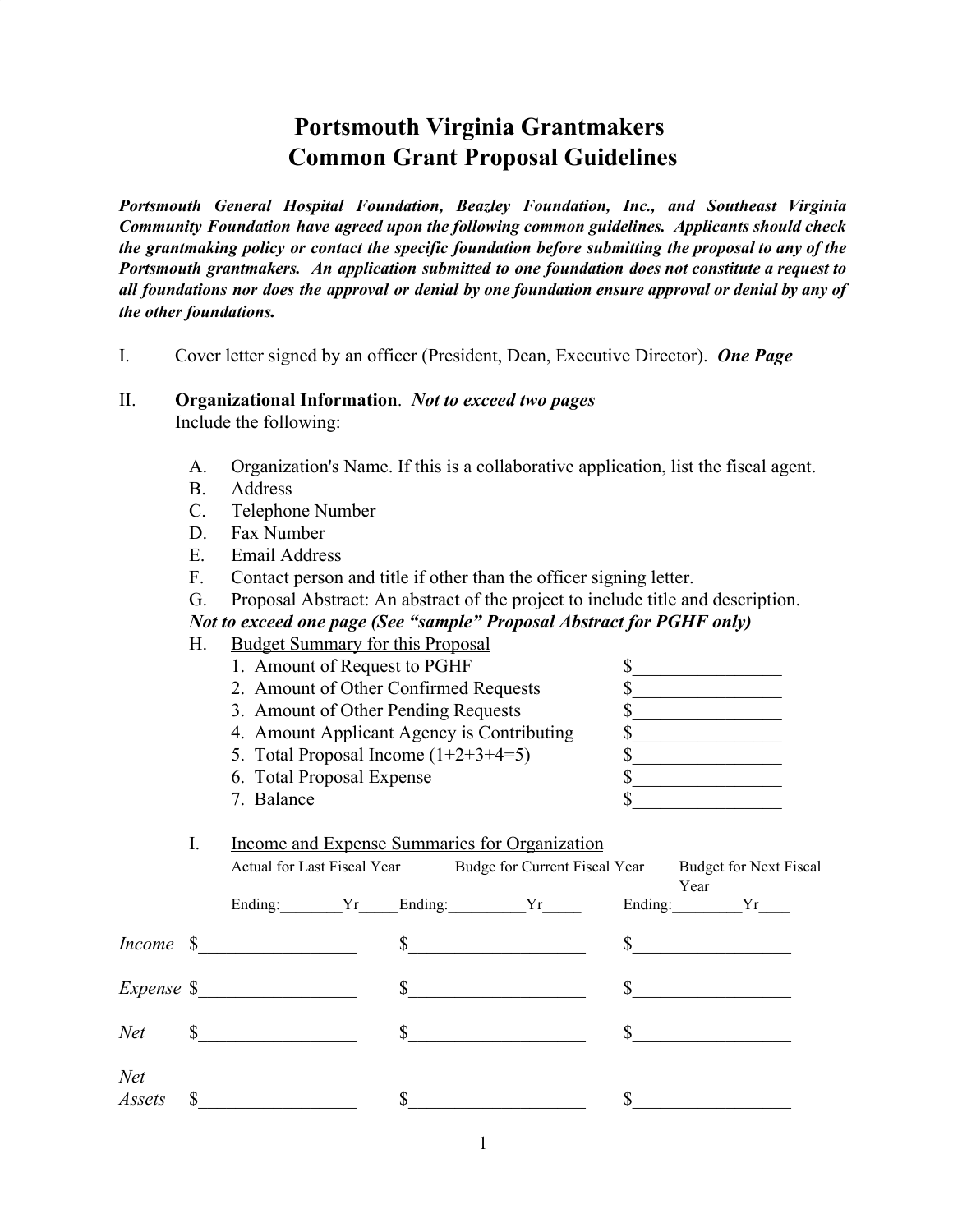# **Portsmouth Virginia Grantmakers Common Grant Proposal Guidelines**

#### III. **Proposal Narrative**: *3 pages maximum - clarity and brevity are encouraged*.

- A. Background of the Organization
	- 1. A brief description of your organization's history and mission.
	- 2. The needs, problems or opportunities your organization addresses.
	- 3. Current programs including their accomplishments and lessons learned. What problems did the organization overcome to be successful?
	- 4. Population the organization serves, including numbers and geographical locations, and explain benefits to Portsmouth.
	- 5. Number and composition of full and part-time staff and volunteers.
	- 6. Your organization's formal and informal relationships with agencies working toward the same objectives or providing similar services. How does your organization differ from those agencies?
- B. Funding Request
	- 1. State the amount you are requesting.
	- 2. Describe the purpose of your request, i.e., operating expense, program, capital campaign, etc.
	- 3. The population served by this program.
	- 4. The qualifications of staff and volunteers directing the program.
- C. Financial Plan
	- 1. The project budget, if project rather than operating funding is being requested. Include the amount requested, sources and amounts of other income and their status (confirmed, pending or not yet applied for). Be specific and identify in-kind support.
	- 2. Current organizational budget and any endowment funds organization may hold.
	- 3. State when funding is needed.
	- 4. If you show a negative balance on either or both of the above budgets, explain.
	- 5. State your sustainability plan for securing funding after the grant period has ended and into the future.